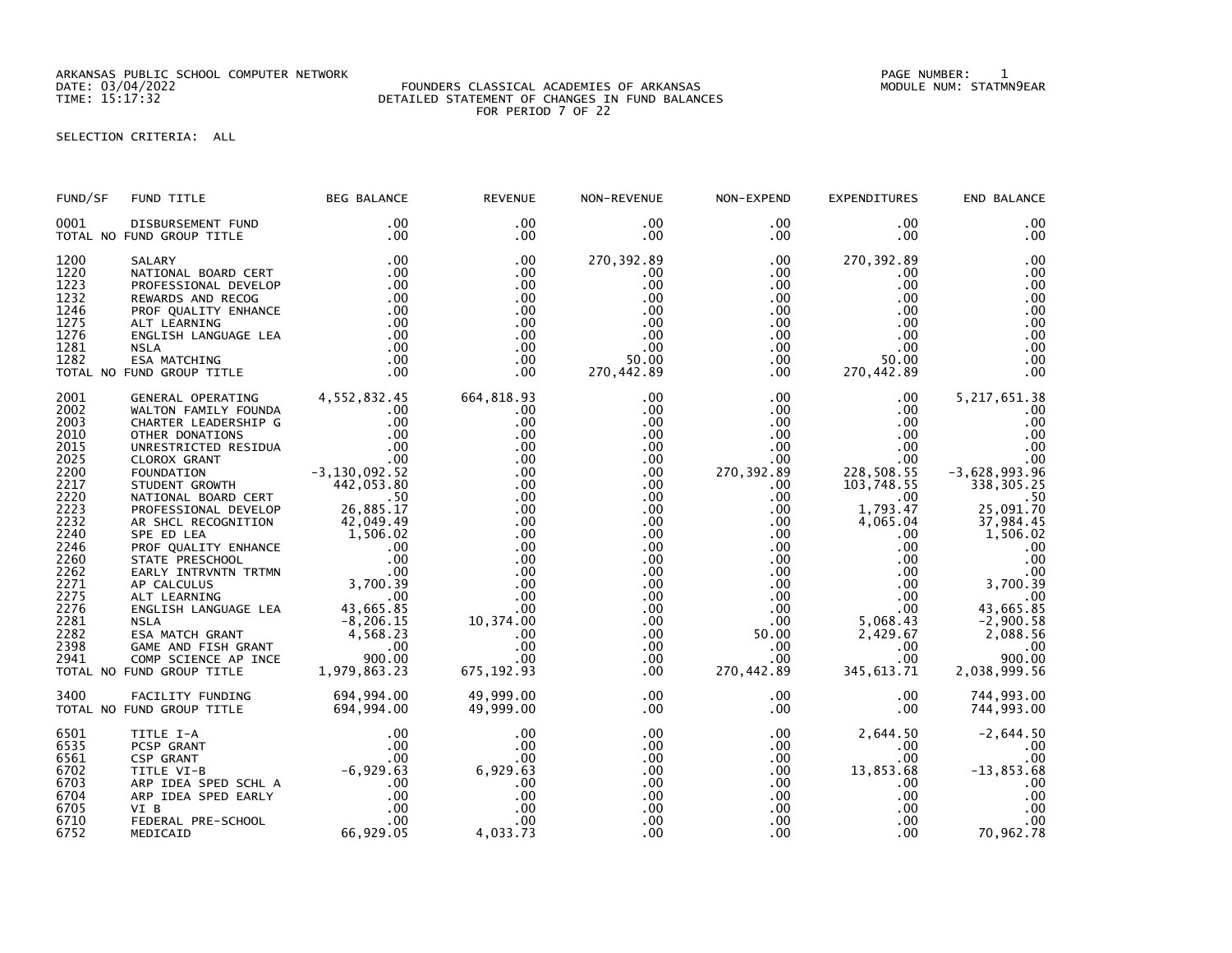ARKANSAS PUBLIC SCHOOL COMPUTER NETWORK PAGE NUMBER: 2

### DATE: 03/04/2022 FOUNDERS CLASSICAL ACADEMIES OF ARKANSAS MODULE NUM: STATMN9EAR TIME: 15:17:32 DETAILED STATEMENT OF CHANGES IN FUND BALANCES FOR PERIOD 7 OF 22

# SELECTION CRITERIA: ALL

| FUND/SF                      | FUND TITLE                                                                       | <b>BEG BALANCE</b>             | <b>REVENUE</b>              | NON-REVENUE              | NON-EXPEND                    | <b>EXPENDITURES</b>      | END BALANCE              |
|------------------------------|----------------------------------------------------------------------------------|--------------------------------|-----------------------------|--------------------------|-------------------------------|--------------------------|--------------------------|
| 6756<br>6761<br>6774<br>6776 | TITLE II-A<br>TITLE III- PART A EL<br>COVID LEAVE PART 2<br>COVID EMERGENCY LEAV | .00<br>$-315.61$<br>.00<br>.00 | .00<br>315.61<br>.00<br>.00 | .00<br>.00<br>.00<br>.00 | .00<br>.00<br>$.00 \,$<br>.00 | .00<br>.00<br>.00<br>.00 | .00<br>.00<br>.00<br>.00 |
| 6780                         | CARES                                                                            | .00                            | .00                         | .00                      | .00                           | .00                      | .00                      |
| 6781                         | ESSER II                                                                         | $-3, 191.97$                   | 3,191.97                    | .00                      | .00                           | 9,760.31                 | $-9,760.31$              |
| 6786                         | TITLE IV                                                                         | $-422.79$                      | 422.79                      | .00                      | .00                           | 823.18                   | $-823.18$                |
| 6788                         | COVID SCHOOL MEALS                                                               | .00                            | .00                         | .00                      | .00                           | .00                      | .00                      |
| 6794                         | ESSER II SUPPLEMENTA                                                             | $-5,569.64$                    | 5,569.64                    | .00                      | .00.                          | 20,416.17                | $-20, 416.17$            |
|                              | TOTAL FEDERAL GRANTS FUND                                                        | 50,499.41                      | 20,463.37                   | .00                      | .00                           | 47,497.84                | 23,464.94                |
| 7001                         | ATHLETIC CROSS COUNT                                                             | 398.40                         | .00                         | .00                      | .00                           | .00.                     | 398.40                   |
| 7002                         | ATHLETIC BASKETBALL                                                              | 754.71                         | .00                         | .00                      | .00.                          | .00                      | 754.71                   |
| 7003                         | ATHLETIC VOLLEYBALL                                                              | 3,474.27                       | .00                         | .00                      | $.00 \,$                      | .00                      | 3,474.27                 |
| 7004                         | ATHLETIC TENNIS                                                                  | .00                            | .00                         | .00                      | .00                           | .00                      | .00                      |
| 7005                         | ATHLETIC GOLF                                                                    | 632.32                         | .00                         | .00                      | .00                           | .00                      | 632.32                   |
| 7006                         | ATHLETIC TRACK                                                                   | 75.00                          | .00                         | .00                      | .00.                          | .00                      | 75.00                    |
| 7007                         | CHEER/DANCE                                                                      | 1,570.80                       | 2,381.50                    | .00                      | .00                           | 964.13                   | 2,988.17                 |
| 7008                         | GENERAL ATHLETICS                                                                | 9,380.37                       | 800.00                      | .00                      | .00                           | 53.68                    | 10,126.69                |
| 7009                         | GATE FEES ATHLETICS                                                              | 2,029.53                       | .00                         | .00                      | .00                           | .00.                     | 2,029.53                 |
| 7010<br>7011                 | AFTERSCHOOL PROGRAM                                                              | 25,913.76                      | 9,930.00<br>.00             | .00<br>.00               | .00.                          | 3,799.78                 | 32,043.98                |
| 7012                         | UNIFORM ASSISTANCE<br><b>HEALTH</b>                                              | 6,886.65<br>4,259.74           | .00                         | .00                      | .00.<br>.00                   | .00.<br>277.04           | 6,886.65<br>3,982.70     |
| 7013                         | WEIGHTLIFTING/PE                                                                 | 148.27                         | .00                         | .00                      | .00                           | .00                      | 148.27                   |
| 7014                         | LACROSSE                                                                         | 886.40                         | .00                         | .00                      | .00                           | 547.48                   | 338.92                   |
| 7015                         | E-SPORTS                                                                         | $-287.00$                      | .00                         | .00                      | .00                           | .00.                     | $-287.00$                |
| 7016                         | RUNNING CLUB                                                                     | 813.80                         | .00                         | .00                      | .00                           | .00                      | 813.80                   |
| 7018                         | <b>GIRLS BASKETBALL</b>                                                          | 1,033.64                       | .00.                        | .00.                     | .00                           | 195.46                   | 838.18                   |
| 7019                         | HS CHOIR                                                                         | 662.07                         | .00                         | .00                      | .00                           | .00                      | 662.07                   |
| 7020                         | MUSIC                                                                            | 1,137.57                       | .00                         | .00                      | .00                           | .00.                     | 1,137.57                 |
| 7021                         | <b>THEATRE</b>                                                                   | 77.27                          | .00                         | .00                      | .00                           | .00                      | 77.27                    |
| 7022                         | <b>ROBOTICS</b>                                                                  | 2,708.88                       | .00                         | .00                      | .00                           | .00                      | 2,708.88                 |
| 7023                         | STUDENT COUNCIL                                                                  | 643.28                         | 8.00                        | .00                      | .00                           | .00                      | 651.28                   |
| 7024                         | JR STUDENT COUNCIL                                                               | 1,465.23                       | .00                         | .00                      | .00.                          | $.00 \,$                 | 1,465.23                 |
| 7027                         | VISUAL ARTS HIGH SCH                                                             | 999.62                         | .00                         | .00                      | .00                           | .00                      | 999.62                   |
| 7030                         | <b>YEARBOOK</b>                                                                  | 1,407.54                       | .00                         | .00                      | .00 <sub>1</sub>              | .00                      | 1,407.54                 |
| 7032                         | PROM                                                                             | 1,267.63                       | .00                         | .00                      | .00                           | .00                      | 1,267.63                 |
| 7033                         | LIBRARY                                                                          | 1,857.49                       | .00                         | .00                      | .00                           | $.00 \,$                 | 1,857.49                 |
| 7034                         | SCHOLARSHIP                                                                      | 262.76                         | .00                         | .00                      | .00                           | .00.                     | 262.76                   |
| 7035                         | <b>FIELD TRIP</b>                                                                | 137.01                         | .00                         | .00                      | .00                           | .00                      | 137.01                   |
| 7036                         | CHESS CLUB                                                                       | 97.19                          | .00                         | .00                      | .00                           | .00                      | 97.19                    |
| 7037                         | OUTDOOR CLUB                                                                     | 80.90                          | .00                         | .00                      | .00                           | $.00 \,$                 | 80.90                    |
| 7119<br>7215                 | JR HIGH CHOIR                                                                    | 82.48<br>184.00                | .00                         | .00                      | .00                           | $.00 \,$                 | 82.48<br>184.00          |
| 7810                         | UPPER SCHOOL ACTIVIT                                                             | 115.03                         | .00<br>.00                  | .00<br>.00               | .00<br>$.00 \,$               | .00<br>.00               | 115.03                   |
| 7860                         | SENIOR TRIP                                                                      | $\ldots$ 00                    | .00                         | .00                      | .00                           | .00                      |                          |
| 7861                         | SENIOR CLASS 2022                                                                | 38.37                          | .00                         | .00                      | $.00 \,$                      | .00                      | .00<br>38.37             |
| 7870                         | NWACA GEN ACTIVITY                                                               |                                | 4,656.60                    | .00                      | .00                           | 4,685.31                 | 75,409.26                |
| 7871                         | TEACHER APPRECIATION                                                             | 75, 437.97<br>1, 192.15        | 400.16                      | .00                      | .00                           | 443.87                   | 1,148.44                 |
| 7880                         | ENRICHMENT                                                                       | 937.60                         | .00                         | .00                      | .00                           | 113.00                   | 824.60                   |